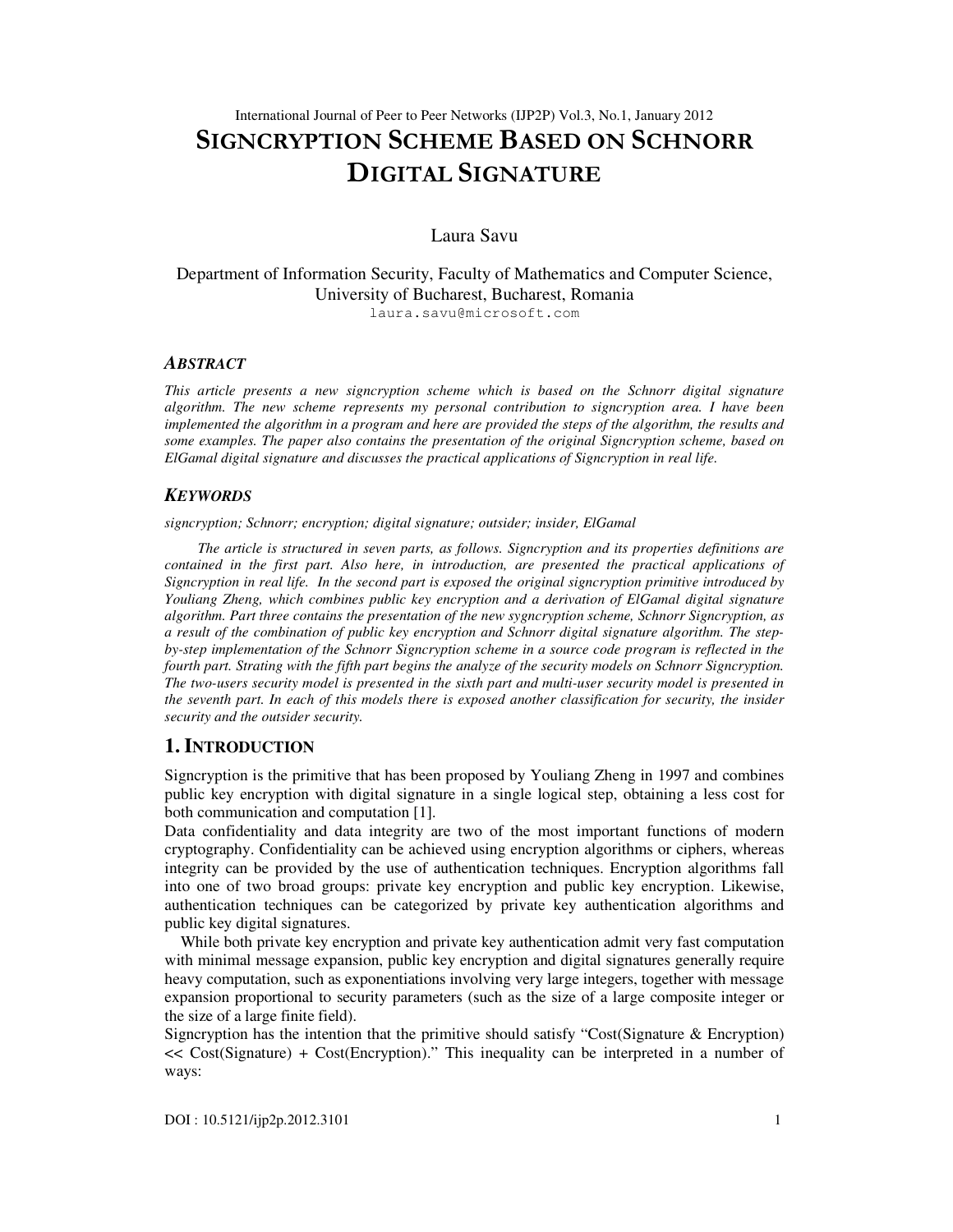• A signcryption scheme should be more computationally efficient than a native combination of public-key encryption and digital signatures.

• A signcryption scheme should produce a signcryption "ciphertext" which is shorter than a naive combination of a public-key encryption ciphertext and a digital signature.

• A signcryption scheme should provide greater security guarantees and/or greater functionality than a native combination of public-key encryption and digital signatures [1].

More recently, the significance of signcryption in real-world applications has gained recognition by experts in data security. Since 2007, a technical committee within the International Organization for Standardization (ISO/IEC JTC 1/SC 27) has been developing an international standard for signcryption techniques [7].

The shared secret key between the parties makes possible an unlimited number of applications. Among these applications, one can first think of the following three:

- secure and authenticated key establishment,
- secure multicasting, and
- authenticated key recovery.

 A number of signcryption-based security protocols have been proposed for aforementioned networks and similar environments. These include:

- secure ATM networks.
- secure routing in mobile ad hoc networks,
- secure voice over IP (VoIP) solutions,
- encrypted email authentication by firewalls,
- secure message transmission by proxy, and
- secure message transmission by proxy, and
- mobile grid web services.

The mobile ad hoc networks get subjected to security threats like other wireless networks. But due to their peer to peer approach and absence of infrastructural resources the mobile ad hoc networks cannot use strong cryptographic mechanisms as used by their other wireless counterparts. This led to the development of trust based methods as security solutions wherein a trusted node is relaxed from security checks when the trust value reaches to a particular limit. The trust methods are prone to security risks but have found their acceptance due to efficiency over computationally expensive and time consuming cryptographic methods. The major problem with the trust methods is the period during which trust is growing and is yet to reach the requisite threshold [10].

 There are also various applications of signcryption in electronic commerce, where its security properties are very useful. Analyzing this security scheme from an application-oriented point of view, can be observed that a great amount of electronic commerce can take advantage of signcryption to provide efficient security solutions in the following areas:

- electronic payment,
- electronic toll collection system,
- authenticated and secured transactions with smart cards, etc.

A related new public key primitive called Attribute-based encryption (ABE) attracted much attention recently. ABE has significant advantage over the traditional PKC primitives as it achieves flexible one-to-many encryption instead of one-to-one. ABE is envisioned an important tool for addressing the problem of secure and fine-grained data sharing and access control [9].

My personal contribution to the article is represented by the Schnorr Signcryption scheme which has been introduced here. Schnorr Signcryption scheme is made up of a combination between a public key encryption scheme and a digital signature scheme. On the base of the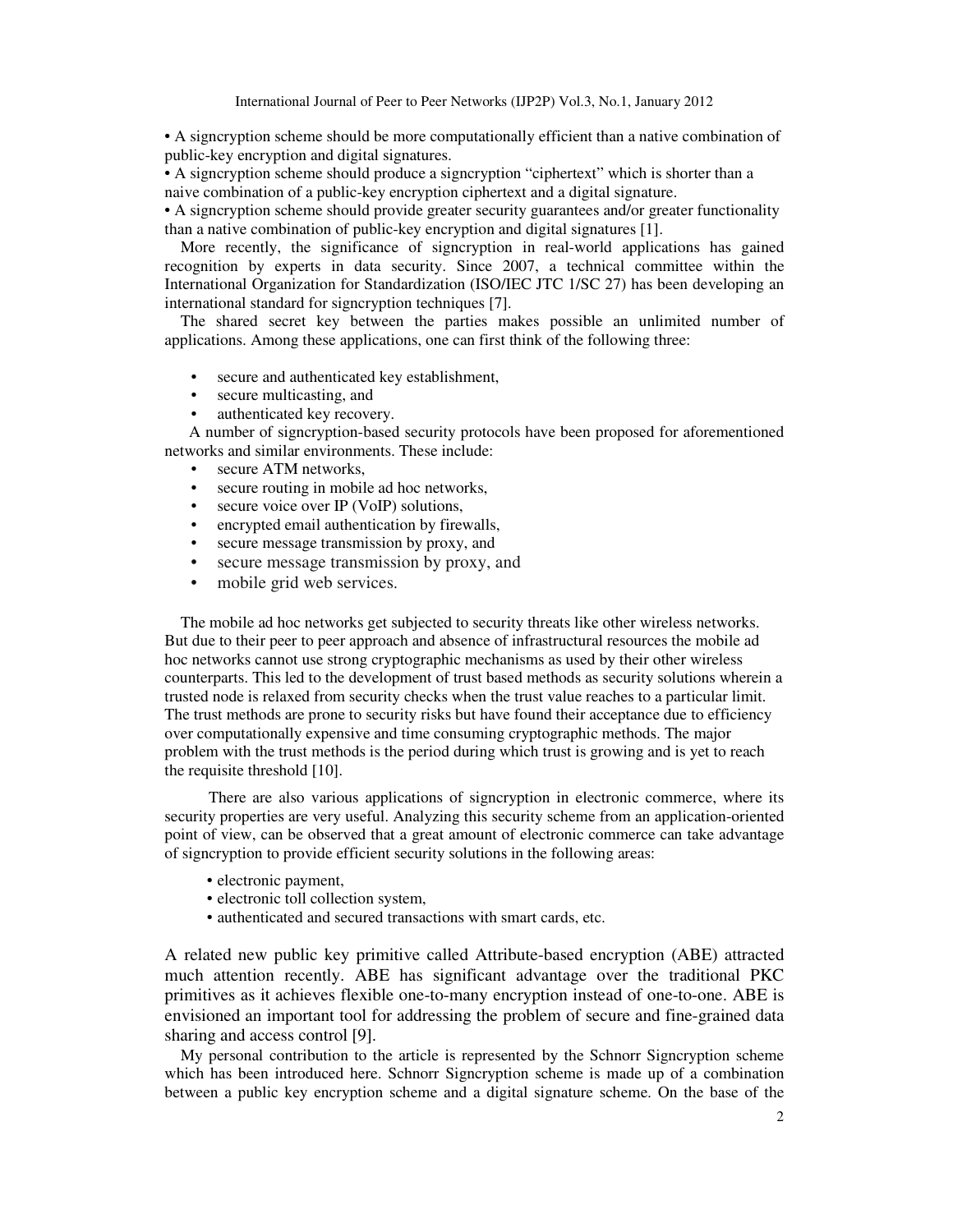scheme that I present here stands the Schnorr digital signature. A Schnorr signature is a digital signature produced by the Schnorr signature algorithm. Its security is based on the intractability of certain discrete logarithm problems. It is considered the simplest digital signature scheme to be provably secure in a random oracle model. It is efficient and generates short signatures.

A signcryption scheme typically consists of five algorithms, Setup, KeyGenS, KeyGenR, Signcrypt, Unsigncrypt:

- Setup takes as input a security parameter  $1^{\wedge}$  *k* and outputs any common parameters *param* required by the signcryption schemes. This may include the security parameter  $1^k k$ , the description of a group G and a generator g for that group, choices for hash functions or symmetric encryption schemes, etc.
	- Key Generation S(Gen) generates a pair of keys for the sender
	- Key Generation R(Gen) generates a pair of keys for the receiver
	- Signcryption (SC) is a probabilistic algorithm
	- Unsigncryption (USC) is a deterministic algorithm.

A signcryption scheme is a combination between a public key encryption algorithm and a digital signature scheme.

A public key encryption scheme consists of three polynomial-time algorithms (EncKeyGen, Encrypt, Decrypt).

**EncKeyGen** - Key generation is a probabilistic algorithm that takes as input a security parameter 1^ k and outputs a key pair (skenc, pkenc), written (skenc, pkenc)R←EncKeyGen(1^k ). The public encryption key pkenc is widely distributed, while the private decryption key skenc should be kept secret. The public key defines a message  $m \in M$ and a ciphertext  $\in$  C.

**Encrypt** - Encryption is a probabilistic algorithm that takes a message  $m \in M$  and the public key pkenc as input and outputs a ciphertext  $C \n∈ C$ , written  $C \leftarrow \text{Encryption}(\text{pkenc},m)$ 

**Decrypt** - Decryption is a deterministic algorithm that takes a ciphertext  $C \n\in C$  and the private key skenc as input and outputs either a message m  $\epsilon$ M or the failure symbol  $\perp$ written  $m \leftarrow$  Decrypt(skenc, C).

### **2. ELGAMAL SIGNCRYPTION**

ElGamal signcryption is the original signcryption scheme that has been introduced by Youliang Zheng in 1997. It is created on a derivation of ElGamal digital signature standard, combined with a public key encryption scheme.

Based on discrete algorithm problem, Signcryption cost is:

58% less in average computation time

70% less in message expansion

Here is the detailed presentation of the fifth algorithms that make up the ElGamal signcryption scheme.

1)Setup

Signcryption parameters:

p = a large prime number, public to all

 $q = a$  large prime factor of p-1, public to all

 $g =$  an integer with order q modulo p, in  $[1, \ldots, p-1]$ , public to all

 $hash = a$  one-way hash function

 $KH = a$  keyed one-way hash function =  $KHk(m) = \text{hash}(k, m)$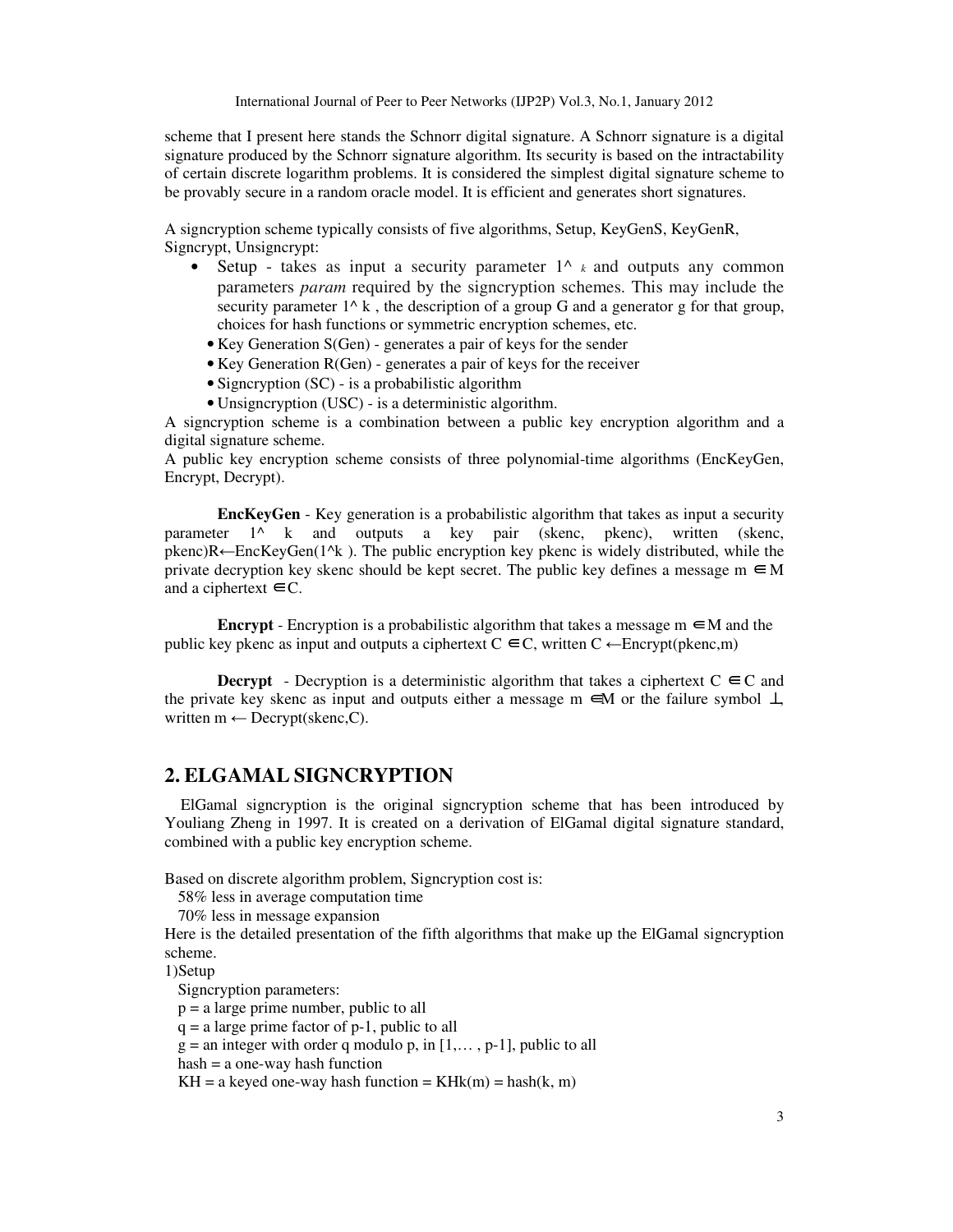$(E, D)$  = the algorithms which are used for encryption and decryption of a private key cipher. Alice sends a message to Bob.

2)KeyGen sender

Alice has the pair of keys (Xa, Ya):

 $Xa = Alice's private key, chosen randomly from [1, ..., q-1]$ 

Ya = Alice's public key =  $g^{xa}$  mod p

3)KeyGen receiver

Bob has the pair of keys(Xb, Yb):

 $Xb = Bob's private key, chosen randomly from [1, ..., q-1]$ 

Yb = Bob's public key =  $g^{xb}$  mod p.

4)Signcryption

In order to signcrypt a message m to Bob, Alice has to accomplish the following operations: Calculate

 $k = hash(Yb^X) \mod p$ Split k in k1 and k2 of appropriate length. Calculate  $r = KHk2(m) = hash(h2, m)$ Calculate  $s = x/(r+Xa) \text{ mod } q$ , if SDSS1 is used Calculate  $s = x/(1+Xa \cdot r) \mod q$ , if SDSS2 is used Calculate  $c = Ek1(m)$  = the encryption of the message m with the key k1. Alice sends to Bob the values (r, s, c). 5)Unsigncryption In order to unsigncrypt a message from Alice, Bob has to accomplish the following operations: Calculate k using r, s, g, p, Ya and Xb hash( $(Ya \cdot g^r)^{s \cdot Xb}$  mod p), if is used SDSS1 hash( $(g \cdot Ya^r)^{s \cdot Xb} \mod p$ ), if is used SDSS2 Split k in k1 and k2 of appropriate length. Calculate m using the decryption algorithm  $m = Dk1(c)$ . Accept m as a valid message only if  $KHk2(m) = r$ .

Using the two schemes SDSS1 and SDSS2, two signcryption schemes have been created, SCS1 and SCS2, respectively. The two signcryption schemes share the same communication overhead, ( $\lfloor \frac{m}{k} \rfloor + \lfloor q \rfloor$ ). SCS1 involves one less modular multiplication in signcryption then SCS2, both have a similar computational cost for unsigncryption [1].

# **3. SCHNORR SIGNCRYPTION**

A Schnorr signature is a digital signature produced by the Schnorr signature algorithm. Its security is based on the intractability of certain discrete logarithm problems. It is considered the simplest digital signature scheme to be provably secure in a random oracle model [3].

#### Choosing parameters

All users of the signature scheme agree on a group G with generator g of prime order q in which the discrete log problem is hard.

#### Key generation

- Choose a private signing key *x*.
- The public verification key is  $y = g^x$ .
- Signing

To sign a message M:

• Choose a random k.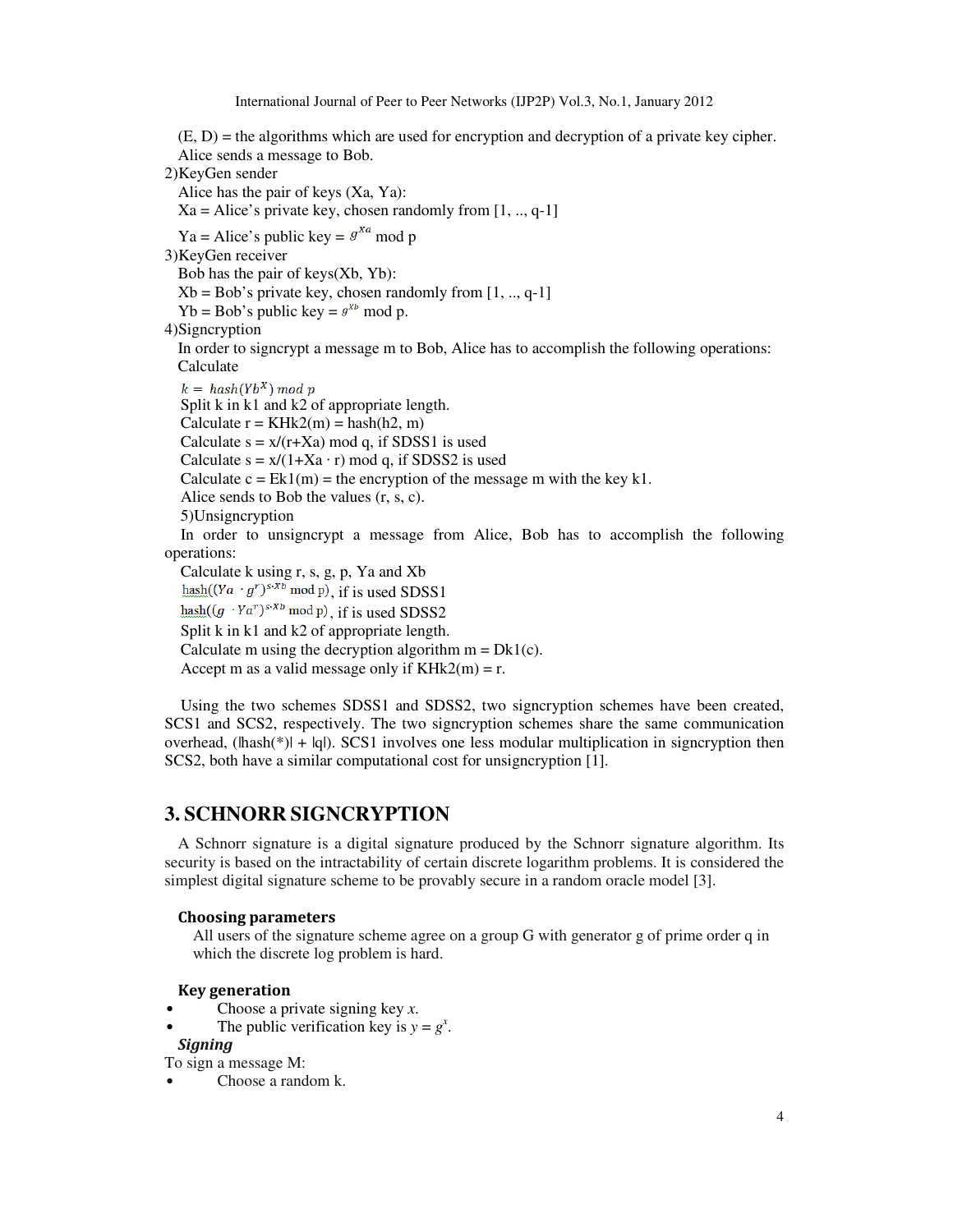- Let  $r = g^k$
- Let  $e = H(M \mid r)$ , where  $\parallel$  denotes concatenation and r is represented as a bit string. H is a cryptographic hash function  $H: \{0,1\}^* \to \mathbb{Z}_q$ .

Let  $s = (k - xe)$ .

The signature is the pair  $(s,e)$ .

### Verifying

- Let  $r_v = g^s y^e$
- Let  $e_v = H(M \mid r_v)$

If  $ev = e$  then the signature is verified.

### Demonstration of correctness

It can be observed that  $ev = e$  if the signed message equals the verified message:  $r_v = g^s y^e = g^{k-xe} g^{xe} = g^k = r$ , and hence  $e_v = H(M \mid r_v) = H(M \mid r) = e$ . It has been considered that  $k < q$  and the assumption that the hash function is collision-resistant. Public elements: G, g, q, y, s, e, r. Private elements: k, x. [4]

A Schnorr Signcryption scheme is based on Schnorr digital signature algorithm.

Here is the detailed presentation of the fifth algorithms that make up the Schnorr signcryption scheme.

1)Setup

Schnorr Signcryption parameters: p = a large prime number, public to all  $q = a$  large prime factor of p-1, public to all  $g =$  an integer with order q modulo p, in  $[1, \ldots, p-1]$ , public to all hash = a one-way hash function  $KH = a$  keyed one-way hash function =  $KHk(m) = hash(k, m)$  $(E, D)$  = the algorithms which are used for encryption and decryption of a private key cipher. Alice sends a message to Bob. 2)KeyGen sender Alice has the pair of keys (Xa, Ya):  $Xa = Alice's private key, chosen randomly from [1, ..., q-1]$ Ya = Alice's public key =  $g^{-xa}$  mod p 3)KeyGen receiver Bob has the pair of keys(Xb, Yb):  $Xb = Bob's private key, chosen randomly from  $[1, ..., q-1]$$  $Yb = Bob's public key = g^{-xb} \mod p$ . 4)Signcryption In order to signcrypt a message m to Bob, Alice has to accomplish the following operations: Calculate  $k = hash(Yb^X) \mod p$ Split k in k1 and k2 of appropriate length. Calculate  $r = KHk2(m) = hash(h2, m)$ Calculate  $s = x + (r * Xa) \text{ mod } q$ Calculate  $c = Ek1(m)$  = the encryption of the message m with the key k1. Alice sends to Bob the values (r, s, c). 5)Unsigncryption In order to unsigncrypt a message from Alice, Bob has to accomplish the following operations: Calculate k using r, s, g, p, Ya and Xb  $k = hash((g<sup>s</sup> * Ya<sup>r</sup>)<sup>-Xb</sup> mod p)$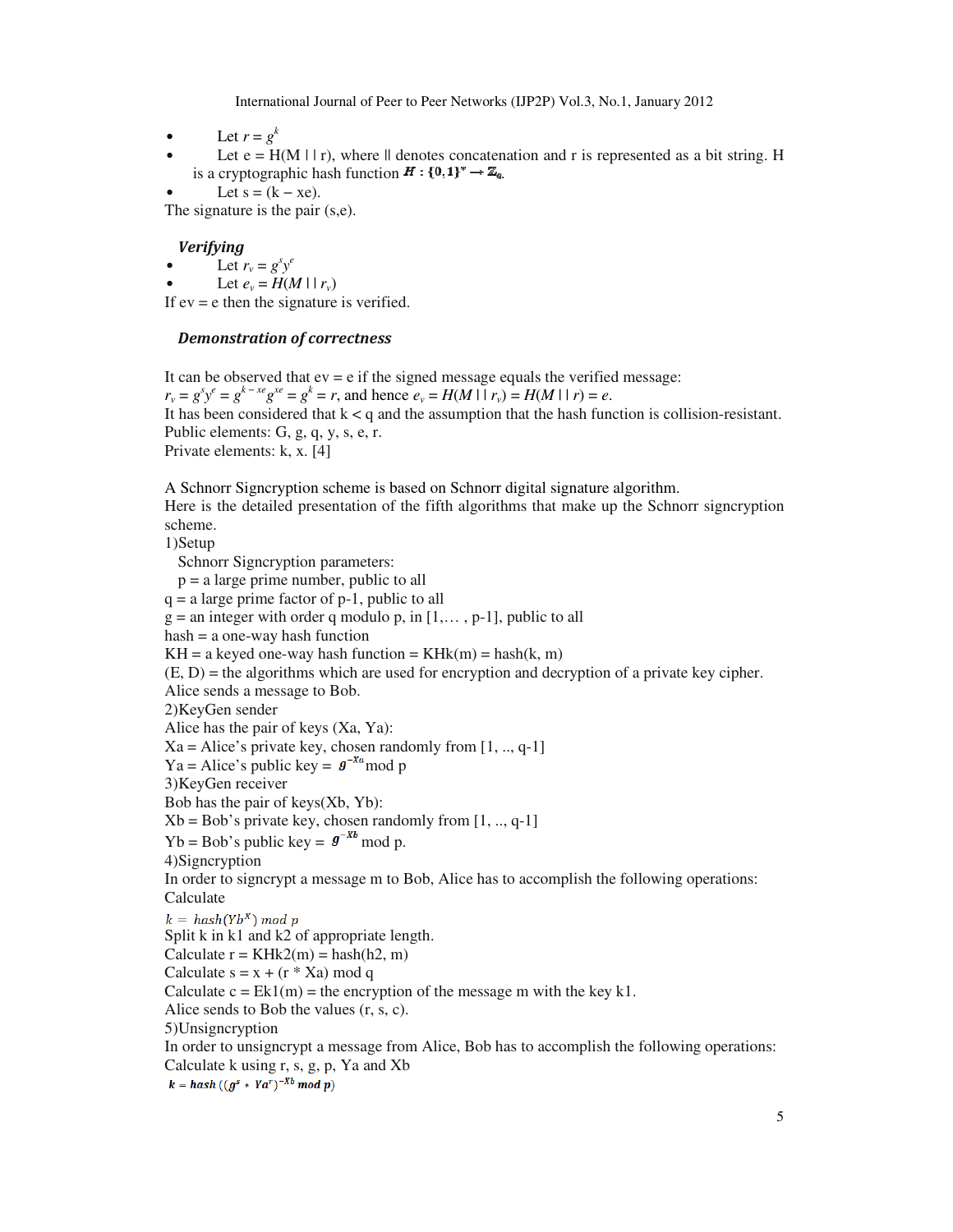Split k in k1 and k2 of appropriate length. Calculate m using the decryption algorithm  $m = Dk1(c)$ . Accept m as a valid message only if  $KHk2(m) = r$ .

Analyzing the two presented signcryption schemes, it can be observed that in case of Shnorr signcryption the computation of s, which is  $s = x + (r * Xa) \mod q$ , is less consuming comparing with the formula used in ElGamal algorithm, where s is  $s = x/(r+Xa) \mod q$ .

Another difference is on the level of unsigncryption step as k is computing differently, using this formula for Schnorr  $k = hash((g^s * Ya^r)^{-xb} \mod p)$  and this formula for ElGamal  $k = \text{hash}((Ya \cdot g^r)^{s \cdot Xb} \text{ mod } p)$ 

# **4. IMPLEMENTATION OF SCHNORR SIGNCRYPTION SCHEME**

I created a source code program that verifies my algorithm. Executing this program I could generate examples. The step-by-step implementation of the algorithm is as follows:

```
1)Calculate Ya and Yb 
double powA = Math.Pow(g, xA);int pow intA = Convert.ToInt32(powA);
int invA = modInverse(pow_intA, p); 
2)Calculate k 
int yB = Convert.ToInt32(textBox11.Text); 
int x = Convert.Jolnt32(textBox18.Text);int p = Convert.ToInt32(textBox4.Text); 
string cheie = (BigInteger.ModPow(yB, x, p)).ToString(); 
3)Calculate hash(k) 
  string HashDeCheie = _calculateHash(cheie); 
  textBox13.Text = HashDeCheie; 
4)Split k in two keys k1 and k2 with the same lenght 
byte[] k = Convert.FromBase64String(textBox13.Text); 
byte[] k1 = new byte[k.length/2];
byte[] k2 = new byte[k.Length - k.Length / 2]; 
Buffer.BlockCopy(k, 0, k1, 0, k.Length/2); 
Buffer.BlockCopy(k, k.Length / 2, k2, 0, k.Length - k.Length / 2); 
byte[] test = new byte[k.length];
k1.CopyTo(test, 0); 
k2.CopyTo(test, k1.Length); 
5)Calculate r using k2; r = hash (k2, m)
BigInteger p = BigInteger.Parse(textBox4.Text); 
System.Text.ASCIIEncoding encoding = new System.Text.ASCIIEncoding(); 
byte[] keyByte = encoding.GetBytes(key); 
HMACSHA1 hmacsha1 = new HMACSHA1(keyByte); 
byte[] messageBytes =encoding.GetBytes(message); 
byte[] hashmessage = hmacsha1.ComputeHash(messageBytes); 
6)Calculate r using k2; transform the value obtained from hash in base 10 
textBox19.Text = fn16to10(textBox15.Text).ToIntString(); 
7)Calculate the modulo p of the number obtained in base 10 
BigInteger nr=BigInteger.Parse(textBox19.Text); 
BigInteger p = BigInteger.Parse(textBox4.Text);
```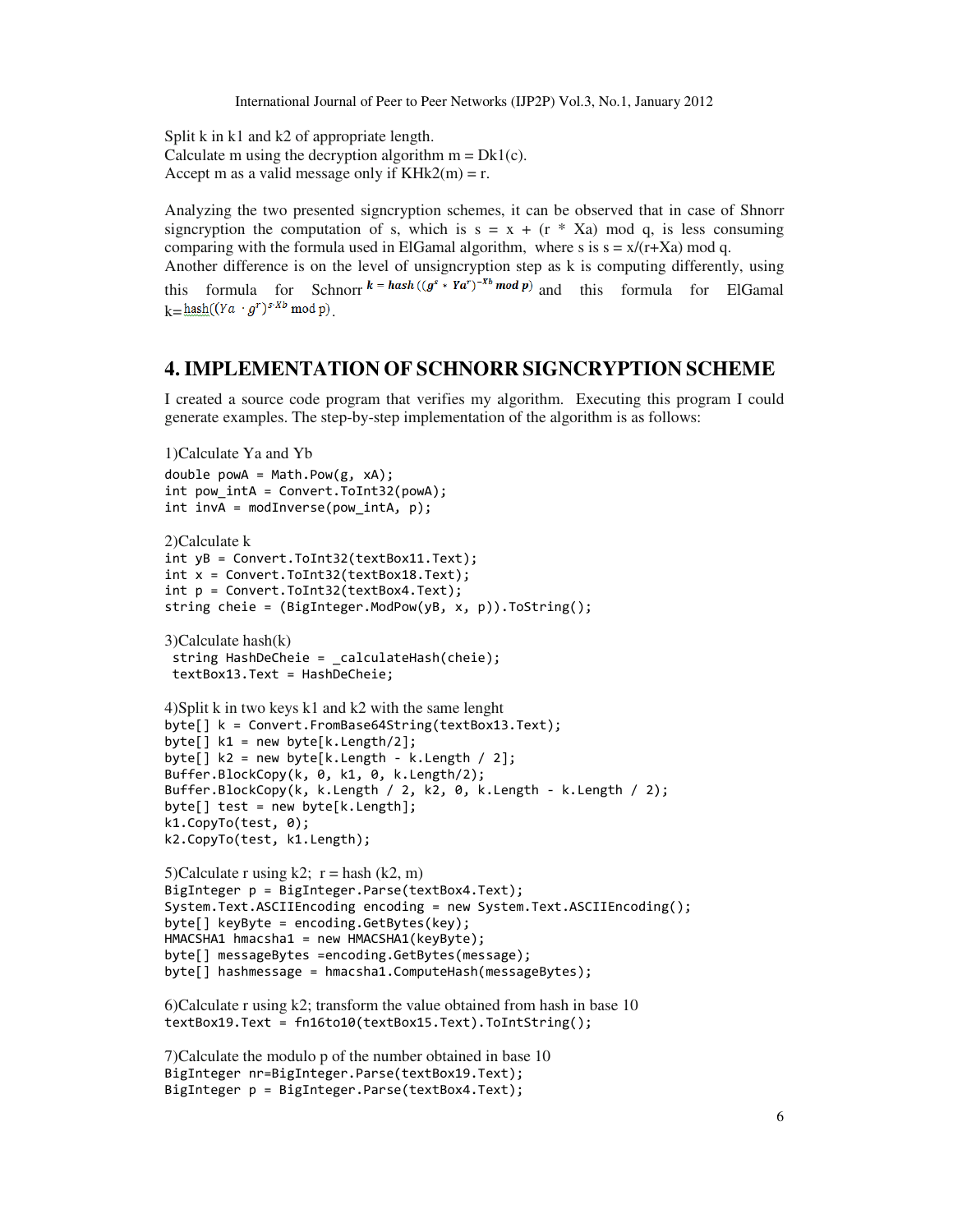```
BigInteger rest = 0; 
BigInteger.DivRem(nr, p, out rest); 
8)Calculate s 
BigInteger q = Convert.ToInt32(textBox5.Text); 
BigInteger r = Convert.ToInt32(textBox20.Text); 
BigInteger XA = Convert.ToInt32(textBox9.Text); 
BigInteger X = Convert.ToInt32(textBox18.Text); 
BigInteger prod = BigInteger.Multiply(r, XA); 
BigInteger sum = X + prod;BigInteger rest; 
BigInteger.DivRem(sum, q, out rest); 
9)Encrypt m using the k1 
10)Calculate k 
BigInteger rez2 = BigInteger.Pow(rez1, XB); 
BigInteger invK = modInverseBI(rez2, p); 
Here is provided an example from the execution of the program on small numbers. 
Example: 
p = 23, q = 11, q = 2, X=3XA=4 \Rightarrow YA=13XB = 5 \implies YB = 18k = 13 \implies \text{hash}(k) = \text{vT}\text{B}6\text{Ps}\text{M}p4\text{Oos}/4+4\text{dIC}\text{C}PaEU+PO=k1 = vTB6PsMp4Qos/w ==k2 = j7h0gIJ9oRT49A ==hash(k2, m) = E2726583242AB5CCE58AE1151DB126208F17932F 
hash(k2,m) in base 10 = 1292783042124763369608714420962730428414981280559 
(hash(k2,m) in base 10) mod p = 3s mod q = x + (r^*Xa) \mod q = 4
```

```
Unsigncrypt k = 13
```
# **5. SECURITY MODELS FOR SCHNORR SIGNCRYPTION**

The first attempt to produce security models for signcryption was given by Steinfeld and Zheng  $[6]$ .

A family of security models for signcryption in both two-user and multi-user settings was presented by An [5] in their work on signcryption schemes built from black-box signature and encryption schemes.

Defining the security of signcryption in the public-key setting is more involved than the corresponding task in the symmetric setting [8] due to the asymmetric nature of the former. The asymmetry of keys makes a difference in the notions of both authenticity and privacy on two major fronts which are addressed in this chapter.

The first difference for Schnorr signcryption is that the security of the signcryption needs to be defined in the multi-user setting, where issues with users' identities need to be addressed. On the other hand, authenticated encryption in the symmetric setting can be fully defined in a much simpler two-user setting.

The case of Schnorr settings not only makes a difference in the multiuser and two-user settings but also makes a difference in the adversary's position depending on its knowledge of the keys. There are two definitions for security of signcryption depending on whether the adversary is an "outsider" (a third party who only knows the public information) or "insider" (a legal user of the network, either the sender or the receiver, or someone that knows the secret key of either the sender or the receiver). In the first case the security model is named "outsider security" and in the latter "insider security".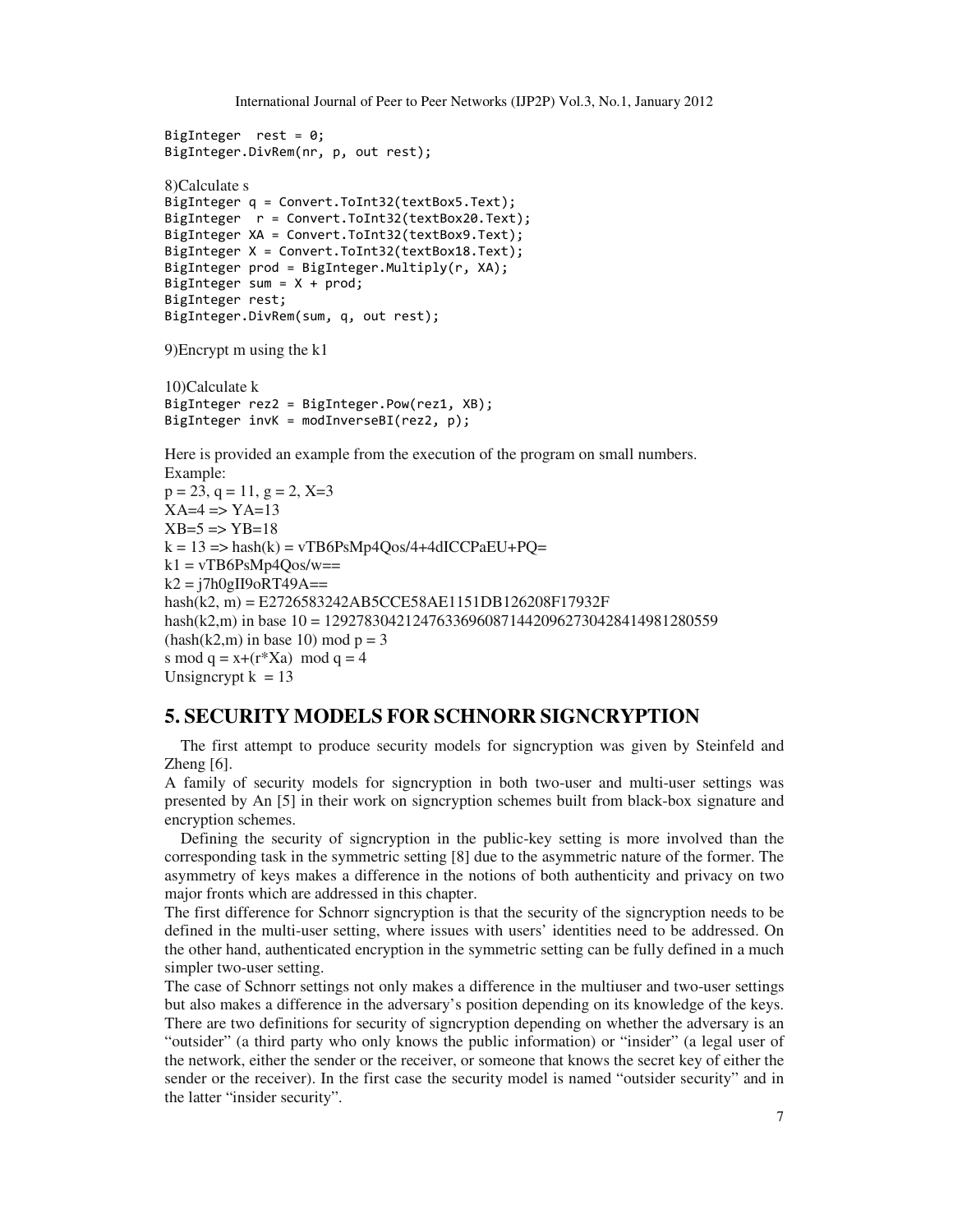### **6. TWO-USERS SECURITY MODEL**

In the symmetric setting, there is only one specific pair of users who

- (1) share a single key;
- (2) trust each other;
- (3) "know who they are";
- (4) only care about being protected from "the rest of the world."

In contrast, in Schnorr signcryption setting, each user independently publishes its public keys, after which it can send/receive messages to/from any other user. In particular, (1) each user should have an explicit identity (associated with its public key); (2) each signcryption has to explicitly contain the (presumed) identities of the sender S and the receiver  $R$ ; (3) each user should be protected from every other user.

The security goal is to provide both authenticity and privacy of communicated data. In the symmetric setting, since the sender and the receiver share the same secret key, the only security model that makes sense is one in which the adversary is modeled as a third party or an outsider who does not know the shared secret key. For Schnorr signcryption setting, the sender and the receiver do not share the same secret key but each has his/her own secret key. Due to this asymmetry of the secret keys, the data needs to be protected not only from an outsider but also from an insider who is a legal user of the system (the sender or the receiver themselves or someone who knows either the sender's secret key or the receiver's secret key) [2].

### **1) Outsider Security Model**

The adversary A has the public information represented by the sender's public key and the receiver's public key (pkS, pkR). He also has oracle access to the functionalities of both the sender and the receiver. Specifically, it can mount a chosen message attack on the sender by asking the sender to produce a Schnorr signcryption C of an arbitrary message m. In other words, A has access to the signcryption oracle. Similarly, it can mount a chosen ciphertext attack on the receiver by giving the receiver any candidate Schnorr signcryption C and receiving back the message m (where m could be  $\perp$ ), which means that A has access to the unsigncryption oracle. A cannot by itself run either the signcryption or the unsigncryption oracles due to the lack of corresponding secret keys skS and skR.

### **2) Insider Security Model**

In case of the insider security model, the attacker is given one of the private keys of the users. If the attacker is the receiver, he has the private key of the receiver and the signcryption scheme prevents a receiver from forging a signcryption ciphertext that purports to be from the sender. This is a necessary condition if non-repudiation is to be achieved. In the other situation, if the attacker is the sender, he has the private key of the sender and the signcryption scheme prevents a sender from deciphering a signcryption ciphertext that has previously been produced. This means that the Schnorr signcryption scheme protects the confidentiality of messages even if the sender's private key is subsequently leaked to an attacker.

## **7. MULTI-USER SECURITY MODEL**

A central difference between the multi-user model and the two-user models is the extra power of the adversary. In the multi-user model, the attacker may choose receiver (resp. sender) public keys when accessing the attacked users' signcryption (resp. unsigncryption) oracles. For signcryption schemes that share some functionality between the signature and the encryption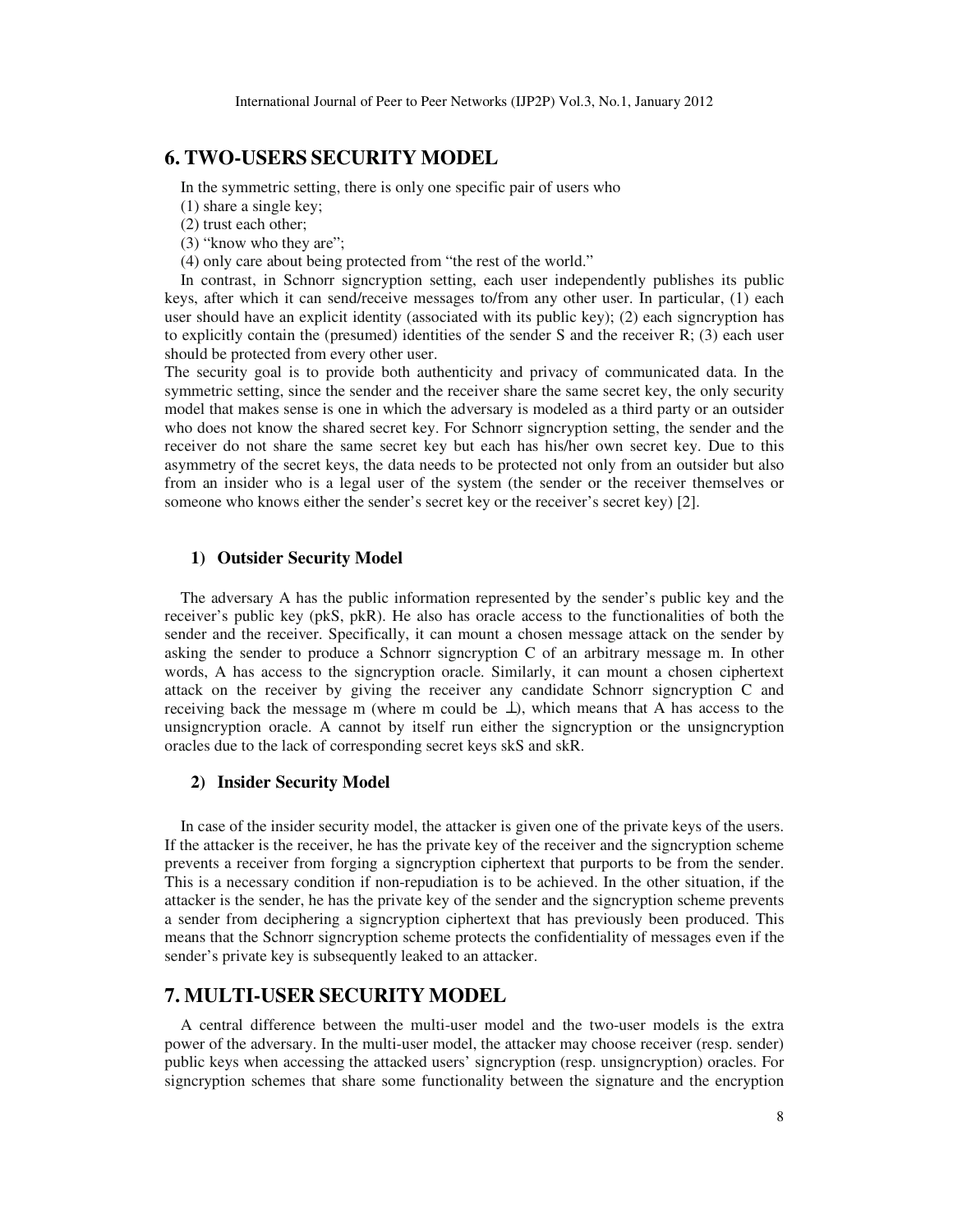components, such as are the case for Zheng's Signcryption scheme and Schnorr Signcryption scheme, the extra power of the adversary in the multi-user model may be much more significant, and a careful case-by-case analysis is required to establish security of such schemes in the multi-user model.

As in the two-user setting, the multi-user setting also has two types of models depending on the identity of the attacker: an insider model and an outsider model.

### **1) Outsider Security Model**

The outsider model assumes an attack by an entity who does not know either the sender or receiver's secret keys. In the multi-user model, this confidentiality notion of signcryption is specially termed "indistinguishability of signcryptext against chosen ciphertext attack with access to 'flexible' signcryption/unsigncryption oracles (FSO/FUOIND- CCA2)." The indistinguishability of signcryptext (abbreviated by "IND") here means that there is no polynomial-time adversary that can learn any information about the plaintext from the signcryptext except for its length. In the chosen ciphertext attack for signcryption, it is assumed that an adversary has access to two oracles that perform signcryption and unsigncryption. The oracles are flexible in the sense that the adversary can freely choose the public keys with which those oracles perform Schnorr signcryption and Schnorr unsigncryption.

Let  $A = (A1, A2)$  be a two-stage adversary trying to break the confidentiality of messages between the (fixed) sender S and the (fixed) receiver R.

1. The Setup algorithm is run and the resulting common parameters, denoted by param, is sent to any interested parties including S, R, and A1.

2. The KeyGenS and KeyGenR algorithms are run to generate S and R's public/private key pairs, denoted by (skS, pkS) and (skR, pkR), respectively. The public keys (pkS, pkR) are given to A1.

3. A1 submits a series of signcryption and unsigncryption queries. Each signcryption query consists of a pair (pk,m) where pk is a receiver's public key generated by A1 and m is a message. On receiving this, the signcryption oracle computes a signcryptext  $C \leftarrow$ Signcrypt(param, skS, pk,m) and returns it to A1. Each unsigncryption query consists of a pair (pk',C) where pk' denotes a sender's public key generated by A1 at will and C is a signcryptext. On receiving this, the unsigncryption oracle performs unsigncryption by computing

Unsigncrypt(param, pk', skR,C) and returns the result to A1.

4. A1 outputs a pair of equal-length plaintexts  $(m0,m1)$  and a state string  $\alpha$ . On receiving this, the Schnorr signcryption oracle picks  $b \leftarrow R \{0, 1\}$  at random, computes a target signcryptext  $C \Box \leftarrow$  Signcrypt(param, skS, pkR,mb), and runs A2 on input (C $\Box$ ,  $\alpha$ ).

5. A2 submits a number of signcryption/unsigncryption queries as A1 did in Step 3. A restriction here is that A2 is not allowed to query (pkS, $C \Box$ ) to the unsigncryption oracle.

6. A2 outputs its guess b'  $\in$  {0, 1} for the value of b chosen in Step 4. A is said to win the game if  $b' = b$ .

### **2) Insider Security Model**

Unlike the outsider setting where the attacker only knows the public keys of the attacked pair of users S and R, the insider model deals with the setting where an attacker, knowing the secret key of the sender S, tries to decrypt the Schnorr signcryptexts sent by that sender. In order to give the attacker as much power as possible, it is provided the sender's key pair.

1. The Setup algorithm is run and the resulting common parameters, denoted by param, is sent to any interested parties including S, R, and A1.